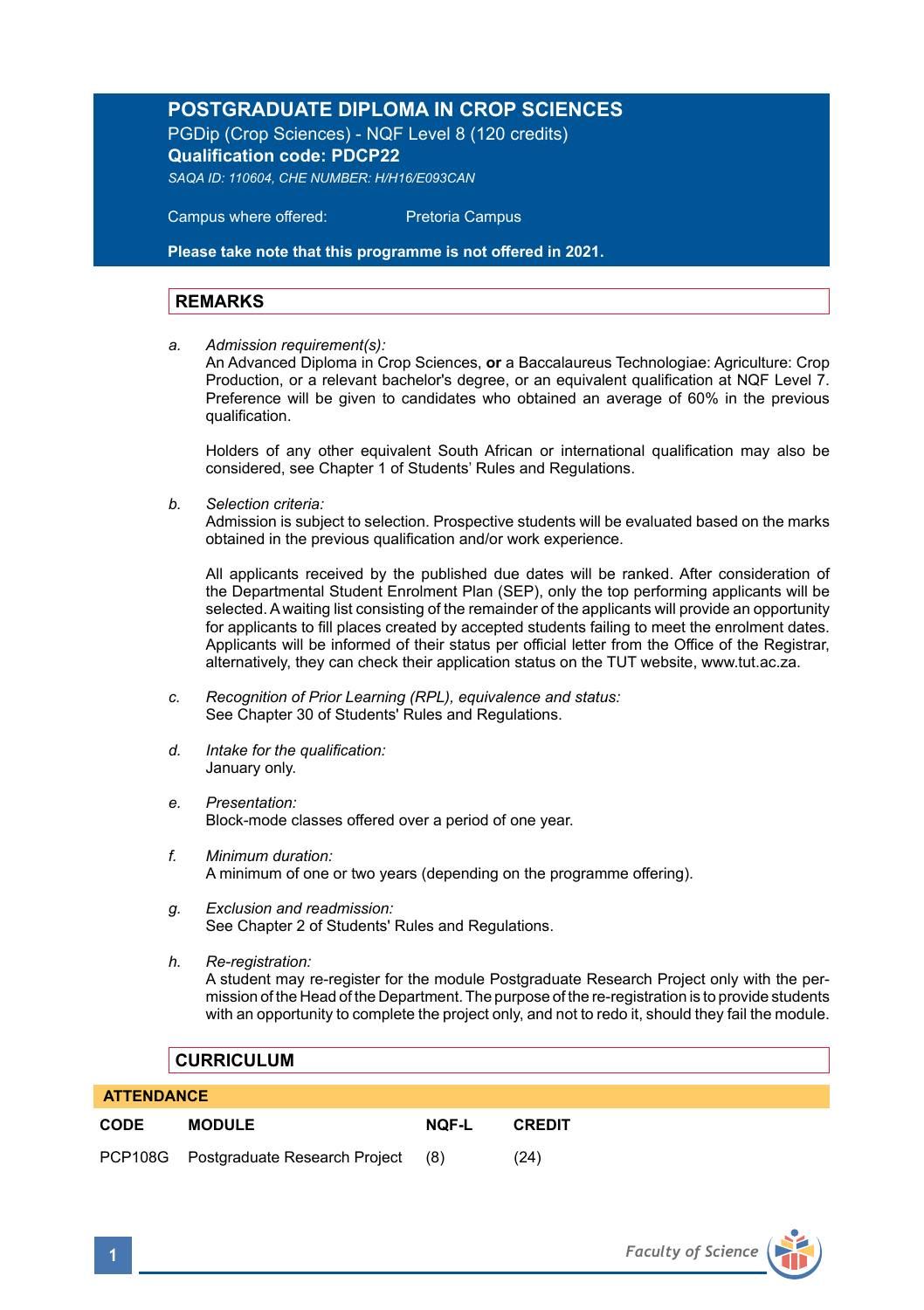|                                             | module, see paragraph h)                                                                                          |                   |                      |  |  |
|---------------------------------------------|-------------------------------------------------------------------------------------------------------------------|-------------------|----------------------|--|--|
| <b>FIRST SEMESTER</b>                       |                                                                                                                   |                   |                      |  |  |
| <b>BIT118G</b><br>RTE118G                   | <b>Biometrics</b><br>Research Methodology and<br>Ethics                                                           | (8)<br>(8)        | (12)<br>(12)         |  |  |
| plus two of the following year modules:     |                                                                                                                   |                   |                      |  |  |
| AGR108G<br><b>CPT108G</b><br><b>FVC108G</b> | Special Topics in Agronomy<br>Special Topics in Crop Protection<br>Special Topics in Fruit and<br>Vegetable Crops | (8)<br>(8)<br>(8) | (36)<br>(36)<br>(36) |  |  |
| <b>PHA108G</b>                              | Special Topics in Post-Harvest<br>Technology                                                                      | (8)               | (36)                 |  |  |
| <b>SIC108G</b>                              | Special Topics in Soil and<br><b>Irrigation Science</b>                                                           | (8)               | (36)                 |  |  |
| TOTAL CREDITS FOR THE QUALIFICATION:        |                                                                                                                   |                   |                      |  |  |

PCP118R Postgraduate Research Project (8) (0) (Re-registration) (first-semester

# **MODULE INFORMATION (OVERVIEW OF SYLLABUS)**

The syllabus content is subject to change to accommodate industry changes. Please note that a more detailed syllabus is available at the Department or in the study guide that is applicable to a particular module. At time of publication, the syllabus content was defined as follows:

## **B**

## **BIOMETRICS (BIT118G) 1 X 3-HOUR PAPER**

## *(Module custodian: Department of Crop Sciences)*

This module prepares the student to function effectively in a scientific environment and apply the key terms and techniques in the field of statistics (descriptive statistics and statistical inference). It will provide the student with integrated knowledge as well as an ability to apply and evaluate the key terms, concepts, facts, principles, rules, and theories of biometrics as applied to the related fields of study in agricultural sciences. The module will further provide the student with competencies such as, but not limited to, review, design, analysis, writing, and reporting. (Total tuition time: 120 hours)

## **P**

## **POSTGRADUATE RESEARCH PROJECT (PCP108G, PCP118R) PROJECT ASSESSMENT** *(Module custodian: Department of Crop Sciences)*

This module will provide the student with the ability to perform a pilot project on a small scale to prepare the student for a full-scale research project when advancing to the Master of Agricultural Sciences: Identify and plan a research project, write a research proposal, do an oral presentation of proposal, execute a pilot study as planning for a Master's degree, write a final research report, and do an oral presentation of final report. (Total notional time: 240 hours)